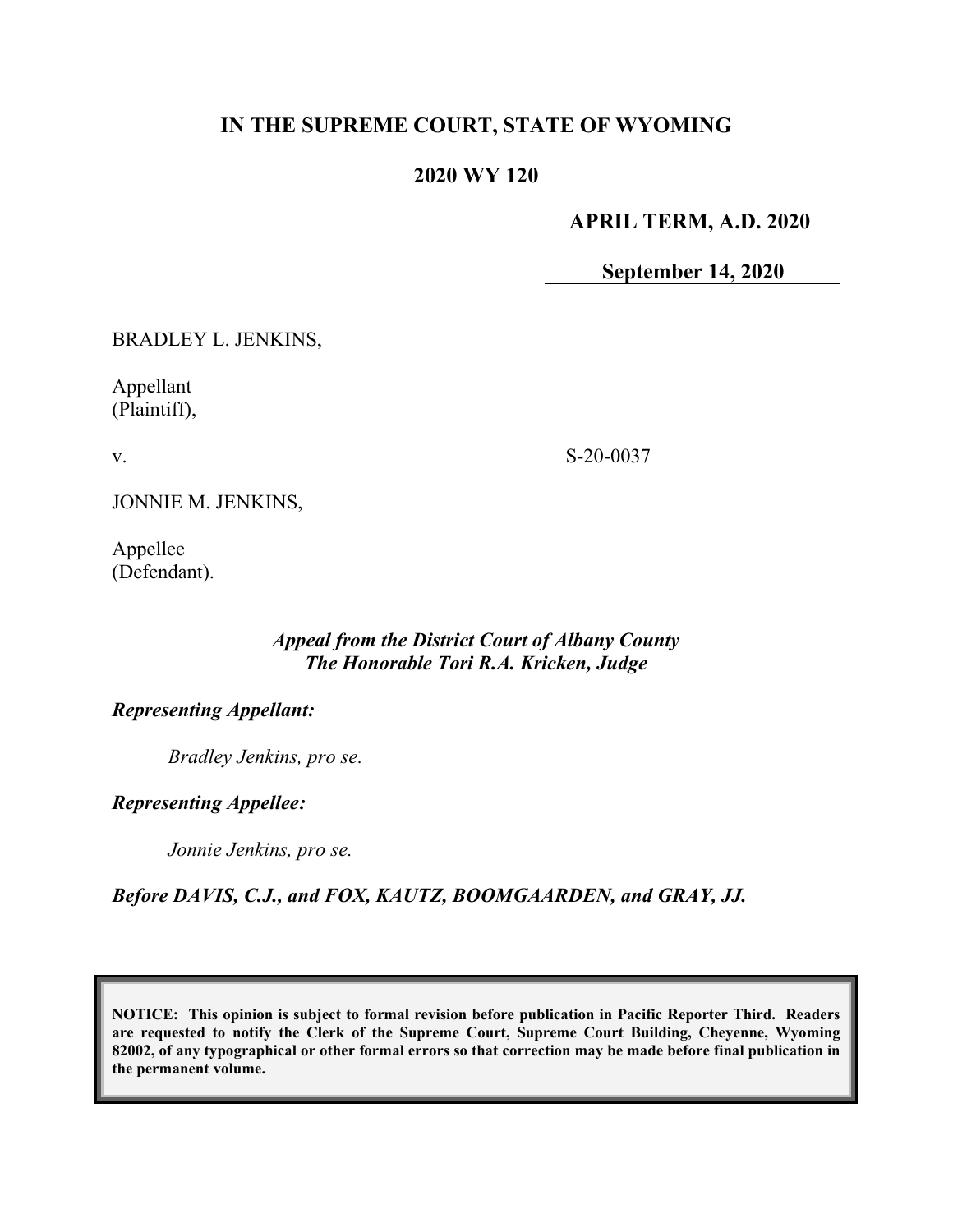### **FOX, Justice.**

[¶1] The district court found Bradley Jenkins in contempt for failing to follow the terms of its stipulated divorce decree and entered judgment against him. He appeals, and we affirm in part and remand to the district court to clarify its order as it pertains to refinancing the marital home.

#### *ISSUES*

[¶2] We rephrase and consolidate the issues:

- I. Did the district court err by requiring Bradley Jenkins to release all judgment liens on the title to the marital home and assume the second mortgage?
- II. Did the district court improperly modify the divorce decree by ordering Bradley Jenkins to assume responsibility for refinancing the marital home?

### *FACTS*

[ $[$ ]] Bradley and Jonnie Jenkins divorced in 20[1](#page-1-0)7.<sup>1</sup> The divorce decree awarded the marital home to Jonnie and required her to refinance it within 180 days and pay Bradley his share of the equity. Bradley received the family businesses and their accompanying debt and was required to indemnify Jonnie and hold her harmless in relation to those debts. Jonnie did not refinance the home within the 180-day timeframe and, shortly thereafter, Bradley's businesses failed. Numerous liens attached to the marital home, and Jonnie was unable to obtain refinancing.

[¶4] Jonnie filed a motion for order to show cause, asking the district court to hold Bradley in contempt for failing to comply with the divorce decree. Bradley responded and alleged Jonnie was in contempt for failing to pay Bradley his share of the equity in the marital home. After an unreported hearing, the district court held Jonnie in contempt for failing to pay Bradley his share of the home equity and held Bradley in contempt for failing to pay the business debts and for not indemnifying Jonnie in relation to those debts. The district court ordered Bradley to indemnify and hold Jonnie harmless in several creditor actions; make consistent and reasonable efforts to release all liens on the marital home; inquire about refinancing the marital home annually and provide proof of the efforts to the court; enter and defend the creditor lawsuits filed against the parties; pay Jonnie's attorneys' fees and costs; and reimburse her for the continued garnishment of

<span id="page-1-0"></span><sup>&</sup>lt;sup>1</sup> Because the parties share the same last name, we refer to them by their first names.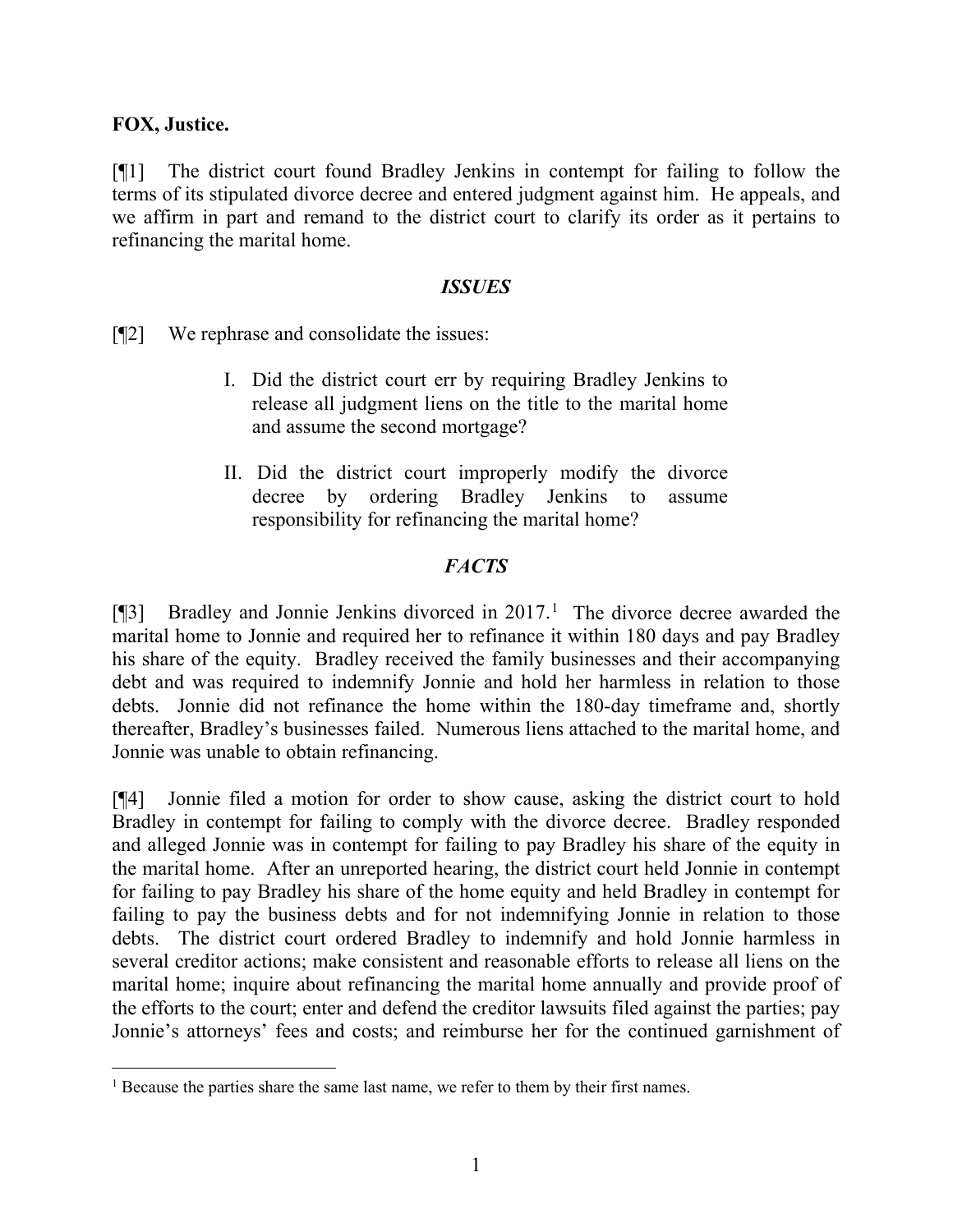her wages because of the business debts less his share of the equity in the family home. Bradley appealed.

#### *STANDARD OF REVIEW*

[¶5] District courts have the inherent power to punish contempt, and we will not disturb a contempt order in a domestic relations case absent a "serious procedural error, a violation of a principle of law, or a clear and grave abuse of discretion." *Breen v. Black*, 2020 WY 94, ¶ 8, 467 P.3d 1023, 1026 (Wyo. 2020) (quoting *Roberts v. Locke*, 2013 WY 73, ¶ 14, 304 P.3d 116, 120 (Wyo. 2013)). Our review requires us to determine whether the district court could reasonably conclude as it did. *Fowles v. Fowles*, 2017 WY 112, ¶ 14, 402 P.3d 405, 410 (Wyo. 2017).

## *DISCUSSION*

[¶6] Each party had to prove by clear and convincing evidence that there was "1) an effective court order that required certain conduct by the alleged contemnor; 2) the contemnor had knowledge of the order; and 3) the alleged contemnor disobeyed the order." *McAdam v. McAdam*, 2014 WY 123, ¶ 14, 335 P.3d 466, 470 (Wyo. 2014). If the party alleging contempt proves those elements, the burden shifts to the other party to demonstrate why he or she could not comply. *Id.* Bradley does not argue that any one of these elements is lacking; instead, he seems to contend that the district court exceeded its authority when it ordered him to take certain actions in its contempt order. However, "district courts have continuing jurisdiction to enforce the provisions of the original divorce decree and contempt proceedings are the appropriate mechanism for doing so." *Id.* at ¶¶ 13, 19, 335 P.3d at 470-71 (finding both parties in contempt and modifying the division of property in the divorce decree to require the parties to split the mortgage until the house was sold). Our review is made more difficult because the hearing below was not reported, and the record is incomplete. It is the appellant's responsibility to provide this Court with an "adequate record to allow us to review district court decisions for an abuse of discretion. . . . 'When no transcript or any other proper substitute record of the facts of a case is included in the record on appeal, we presume that there were no irregularities in the district court's judgment.'" *Walker v. Walker*, 2013 WY 132, ¶ 26, 311 P.3d 170, 176 (Wyo. 2013) (quoting *Roberts*, 2013 WY 73, ¶ 27, 304 P.3d at 122).

## *I. The district court did not err by requiring Bradley Jenkins to release all judgment liens on the marital property and assume responsibility for the second mortgage*

[¶7] Bradley argues that the district court erred by requiring him to make reasonable and consistent efforts to release the liens on the marital home. He asserts Jonnie was required by the decree to refinance the home within 180 days; and, if she had done so, his business liens would not have attached to it. The record shows numerous state and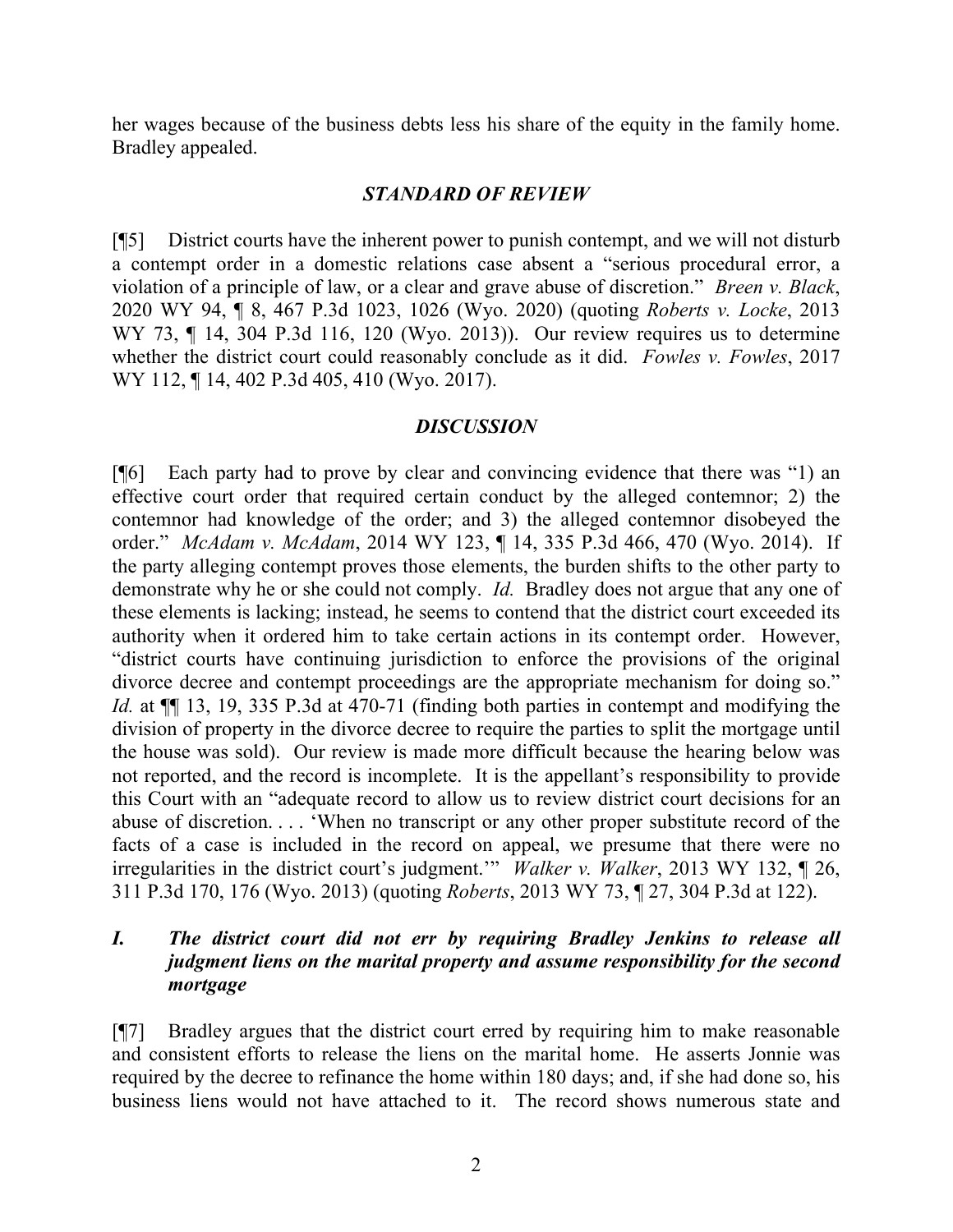federal tax liens attached to the house under Bradley's name and at least three judgment liens attached because of business defaults. The district court found that the liens attached to the marital home because Bradley did not pay his business debts, and he did not indemnify and hold Jonnie harmless in the creditor actions as required by the stipulated divorce decree. The district court found him in contempt for not abiding by the terms of the stipulated divorce decree. Although Jonnie might have avoided some of the liens if she had timely refinanced the home, that does not absolve Bradley of his contempt. The order fashioned a reasonable remedy by ordering him to release the liens on the marital home. The district court acted within its contempt power and did not abuse its discretion.

[¶8] Bradley next argues that the district court erred by requiring him to assume responsibility for the second mortgage on the marital home. Jonnie asserts that the second mortgage is a business debt that was personally guaranteed by a mortgage on the home and is therefore Bradley's responsibility.<sup>[2](#page-3-0)</sup> Bradley does not identify where, in the district court's order or in the record, there is support for his assertion he has been ordered to pay a "second mortgage." While pro se litigants are entitled to "some leniency from the stringent standards applied to formal pleadings drafted by attorneys," Bradley was still responsible for providing this Court with a sufficient record to review for an abuse of discretion and, on this issue, he has not. *Shipley v. Smith*, 2020 WY 26, ¶ 16, 458 P.3d 852, 857 (Wyo. 2020) (quoting *Byrnes v. Harper*, 2019 WY 20, ¶ 3, 435 P.3d 364, 366 (Wyo. 2019)). Thus, we assume there are no irregularities in the district court's judgment, *Walker*, 2013 WY 132, ¶ 26, 311 P.3d at 176, and we find no abuse of discretion in the district court's order.

# *II. It is unclear whether the district court intended to impose the refinancing obligation on Bradley*

[¶9] Finally, Bradley argues that the district court improperly modified the divorce decree by requiring him to assume responsibility for refinancing the house. The contempt order stated: "Plaintiff [Bradley] shall call refinancers annually to inquire about refinancing the marital home and he shall provide written proof of said efforts to the Court and Defendant." Jonnie does not dispute this position, but contends that the district court inadvertently switched the parties and intended that she retain responsibility for refinancing the marital home.

[¶10] Although the parties seem to agree this provision is the result of a typographical error, only the district court can make that correction. Thus, we remand for clarification regarding which party is obligated to obtain refinancing for the marital home. *See* 

<span id="page-3-0"></span><sup>&</sup>lt;sup>2</sup> Jonnie attached the mortgage documents to her brief. However, these documents do not appear in the record and, therefore, we do not consider them.